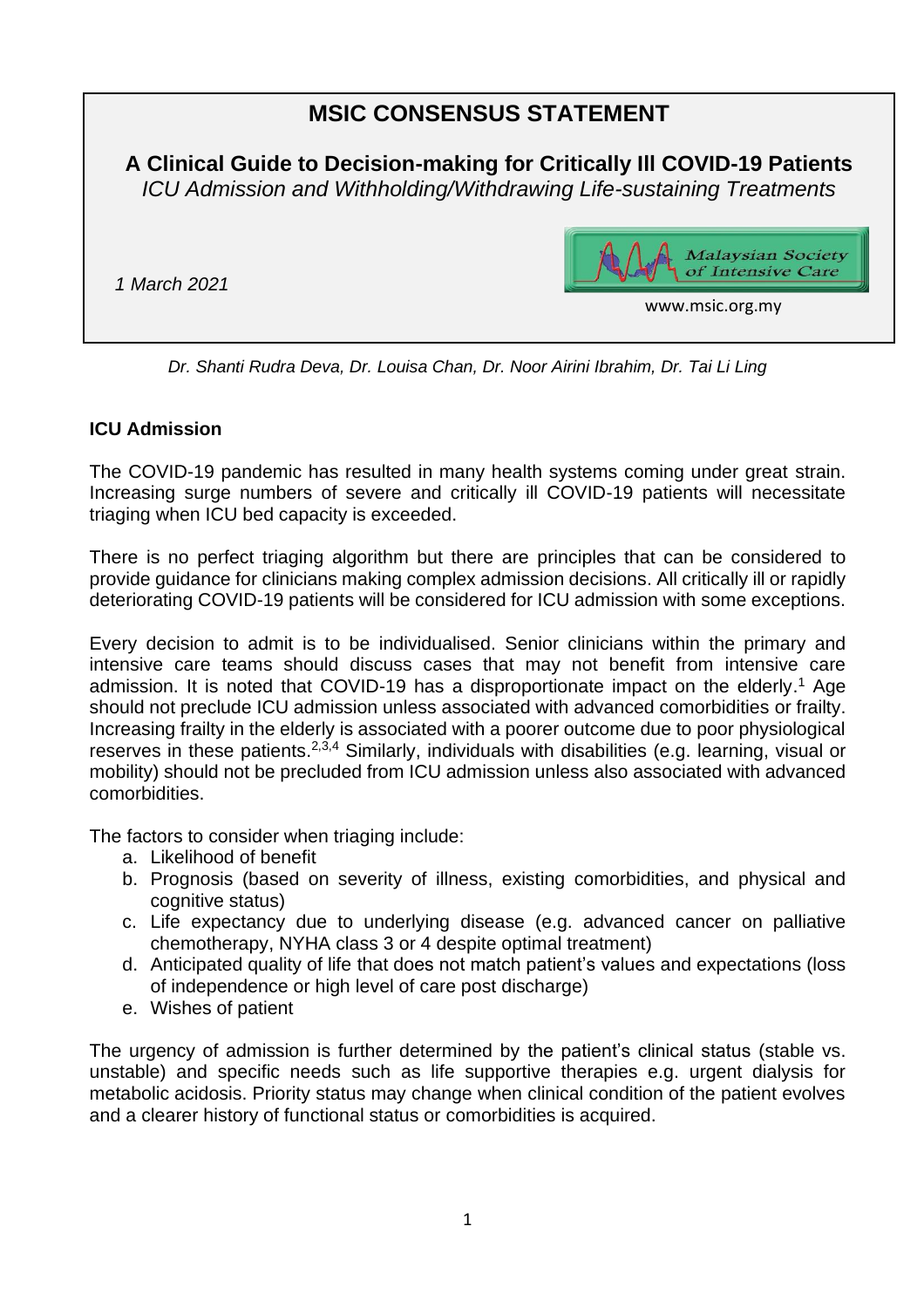# **Priority 1**

- Critically ill, unstable patients
- Require life support for organ failure and intensive monitoring. This includes high flow nasal cannula (HFNC), non-invasive (NIV) or invasive ventilation, renal replacement therapy, invasive haemodynamic monitoring and other interventions
- Do not have limitations of treatment
- High likelihood of benefit

*Note: Patients with acute respiratory failure requiring HFNC or NIV or invasive mechanical ventilation will require intensive care. As numbers increase, patients on HFNC may be relegated to priority 2. Hence a patient on invasive mechanical ventilation due to severe hypoxaemia would supersede a patient requiring HFNC and close monitoring – the premise being the latter can wait and be managed in an interim facility temporarily.*

# **Priority 2**

- Acutely ill but relatively stable
- Require intensive monitoring and/or therapies, who can be managed in a ward with close monitoring or intermediate care facility e.g. high dependency unit
- Admit to ICU if early management fails to prevent deterioration or there is no intermediate care facility in the hospital
- Examples:
	- o Post-operative COVID-19 patients who require close monitoring
	- $\circ$  COVID-19 patients with pneumonia, on oxygen therapy via facemask and selfproning

## **Priority 3**

- Have advanced comorbidities
- Acutely ill with high risk for further deterioration
- Require some intensive monitoring and/or therapies. They may be managed at a ward level or intermediate care facility e.g. high dependency unit
- Examples:
	- o COVID-19 patients with NYHA class 3 or 4 requiring NIV
	- o Exacerbations of COAD in COVID-19 patients with GOLD Grade 3-4 Group C-D

*Note: It would not be in the best interest of these patients to receive non-beneficial intervention that are invasive and prolonged, if further deterioration occurs. Other elements that will assist decision-making include 2 to 3 hospital admissions in the last year or more than 1 month hospital stay during current admission. <sup>5</sup> Such patients need to be recognised early for limitations of treatment. A discussion on this needs to be followed through by the primary team with families (and patients where possible). This is important to address expectations, to elicit preferences and clarify resuscitation status. These patients may be treated with best ward care alongside palliative care principles.*

Lastly, the following category of critically ill COVID-19 patients will not benefit from intensive care. Discussions on direction of care and limitation of therapy ought to be made between the primary team and the families (and patients where possible). Such patients should be accorded comprehensive palliative care if limitation of therapy has been agreed upon.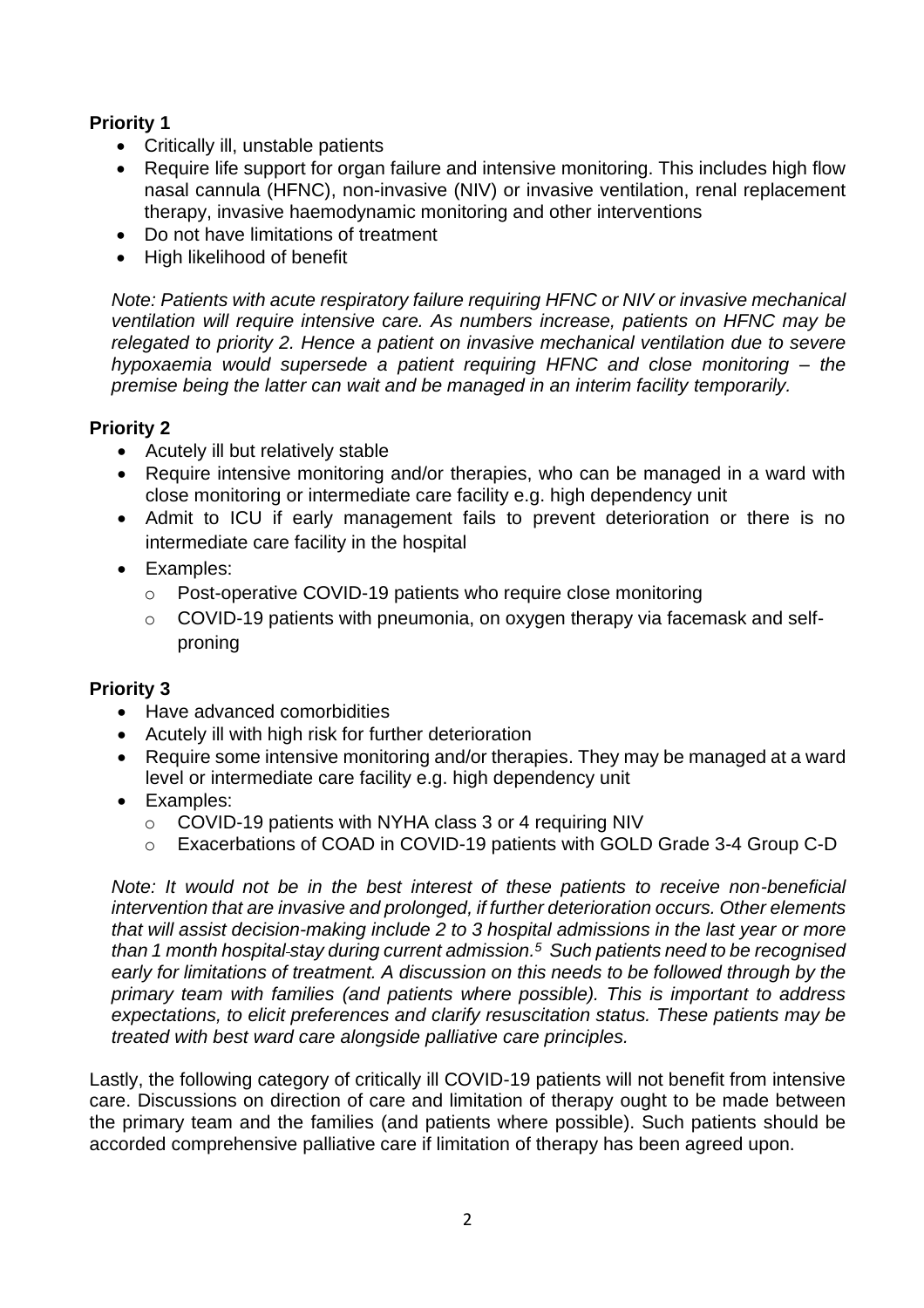- Severe disability with poor quality of life e.g. elderly with Clinical Frailty Scale  $> 6$
- Advanced dementia with physical or cognitive dependence
- Severe irreversible brain pathology impairing cognition and consciousness or in a persistent vegetative state
- Advanced or metastatic cancer unresponsive to chemotherapy and/or radiotherapy
- End-stage cardiac, respiratory or liver disease with no options for transplant
- Advanced disease of a progressive life-limiting condition e.g.
	- o Motor neuron disease or multiple sclerosis with rapid decline in physical status
	- o Advanced Parkinson's disease with reduced independence
- End-stage renal disease with no option or refusal for renal replacement therapy
- Those who have explicitly stated their wish not to receive life-support therapy

## **Withholding and Withdrawing Life-Sustaining Treatments in COVID-19**

Withholding and withdrawing life-sustaining treatments (LSTs) are common practices among critically ill patients who are unlikely to survive despite therapy, following consensus made between medical teams and patients and/or families. Continuing medically inappropriate care in these patients can lead to burdens of disease and treatment for patients and families, moral distress for healthcare professionals (HCP) and depletion of finite resources. However challenging this area of practice may be, similar principles apply when managing patients with COVID-19.

Any form of LST should be considered a trial and should continue as long as there is a reasonable prospect of recovery to a meaningful patient-centred quality of life. <sup>6</sup> This plan of treatment should be informed and discussed with families prior to or on ICU admission.

#### **Patients to be considered for withdrawal or withholding LST**

Continuation of treatment in ICU is based on daily assessments of the patient's response to treatment and other factors that influence the outcome e.g. current diagnosis, complications, comorbidities, and general health status.

The minimum duration of time to assess for effectiveness of treatment should take into account the natural history of the disease. In COVID-19 patients, most studies found a median duration of invasive ventilation to be 10 to 12 days, thus considering this as the minimum duration before assessment would be appropriate.<sup>7</sup> However, the decision to withdraw or withhold LST can be considered earlier if the condition is worsening significantly.

#### **Factors in decision-making on withdrawing or withholding LST:**

- 1. Imminent death
	- Despite aggressive intervention, patients deteriorate and are expected to die in the near future, regardless of whether treatment is continued or stopped.
- 2. Poor response to treatment or development of severe complications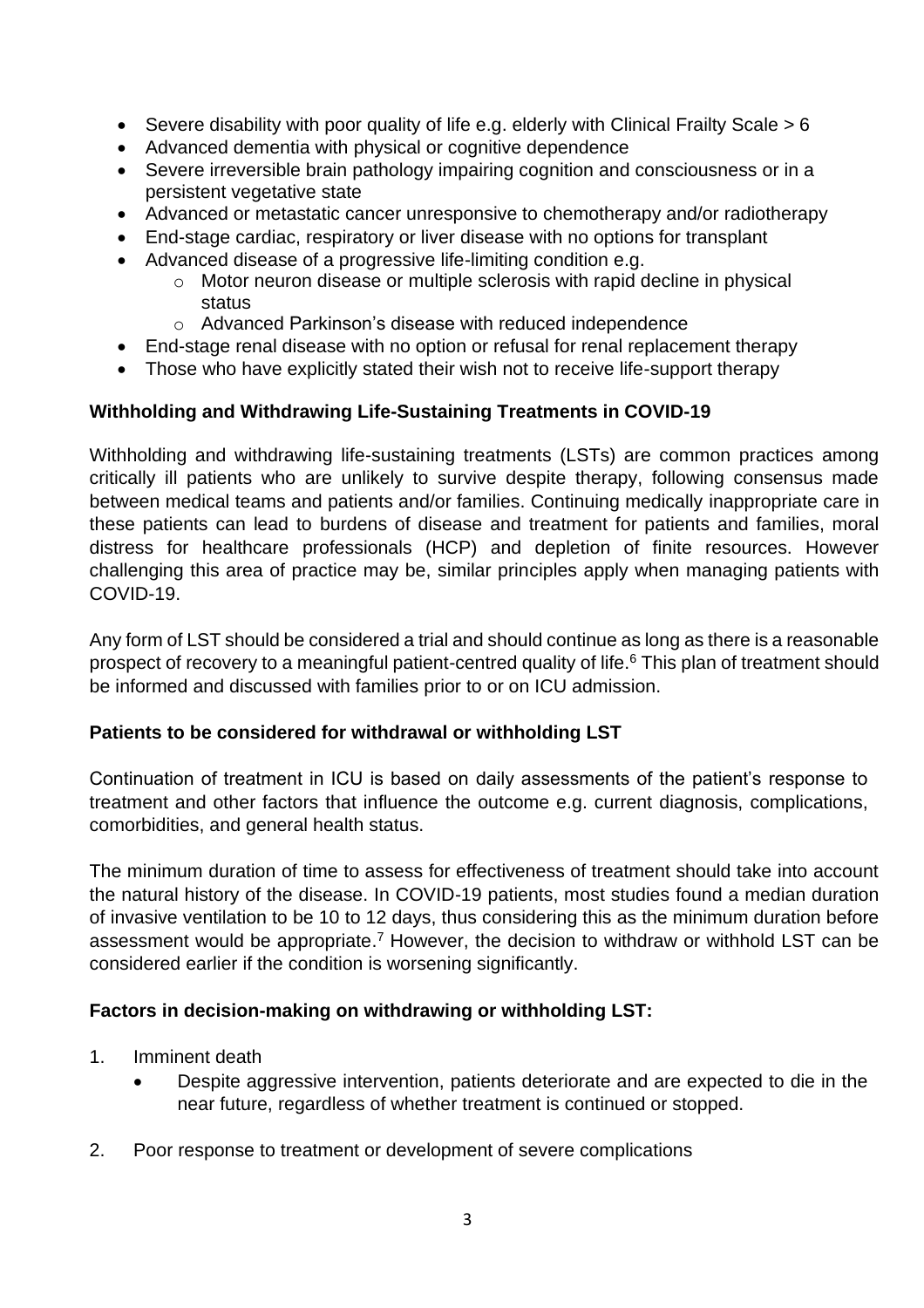- Poor response implies not only worsening or prolongation of the disease state, but also when further intervention is expected to have a negligible impact on recovery of independence or pre-admission quality of life.
- Examples:
	- (i) recurrent cardiac arrest
	- (ii) persistent multi-organ dysfunction despite optimal treatment
- 3. Expected poor neurological outcome resulting in severe cognitive and physical disability.
	- Examples:
		- (i) hypoxic ischaemic encephalopathy post cardiac arrest
		- (ii) massive stroke
- 4. Presence of severe systemic disease that predicts poor short-term survival e.g. advanced dementia or malignancy, end-stage cardiac, respiratory or liver disease.
- 5. Age
	- Current data show a strong correlation between elderly with COVID-19 and mortality. However, age should not be the sole factor in decision-making but weighed together with other factors e.g. severity of current disease, frailty and comorbidities.
	- Ascertain if patients have expressed wishes on end-of-life (EOL) decisions (advance directives or from surrogate).

# **Practical issues of withholding and withdrawal of LST**

- 1. Medical team consensus
	- The intensive care team and the other managing team(s) should agree on EOL decisions made. In complex cases, where concensus cannot be reached, allow for repeated discussions and time-limited trial of therapy.
- 2. Communication difficulties with patient and relatives
	- Important discussions with families done through phone or video calls, often behind the impersonal personal protective equipment (PPE) may result in conflict and stress.
	- Acknowledge that families are anxious from not being able to contact and converse with their loved ones and knowing that they may feel alone and isolated.
	- Make the first communication as early as possible with a minimum once daily contact at a pre-specified time to build trust and rapport.
	- Allow families the opportunity to ask questions and check their understanding of the conversation frequently as phone communications have limitations.
	- The same clinician involved in the active care of the patient should deal with the family, if possible.
	- While families require sufficient time to reach and accept EOL decisions, the pressure of bed allocation in a pandemic may compromise this.
	- If conflicts do occur, the principles of handling conflicts at the EOL remain the same. Face-to-face family meetings may still be arranged if required, especially for family members not restricted by quarantine.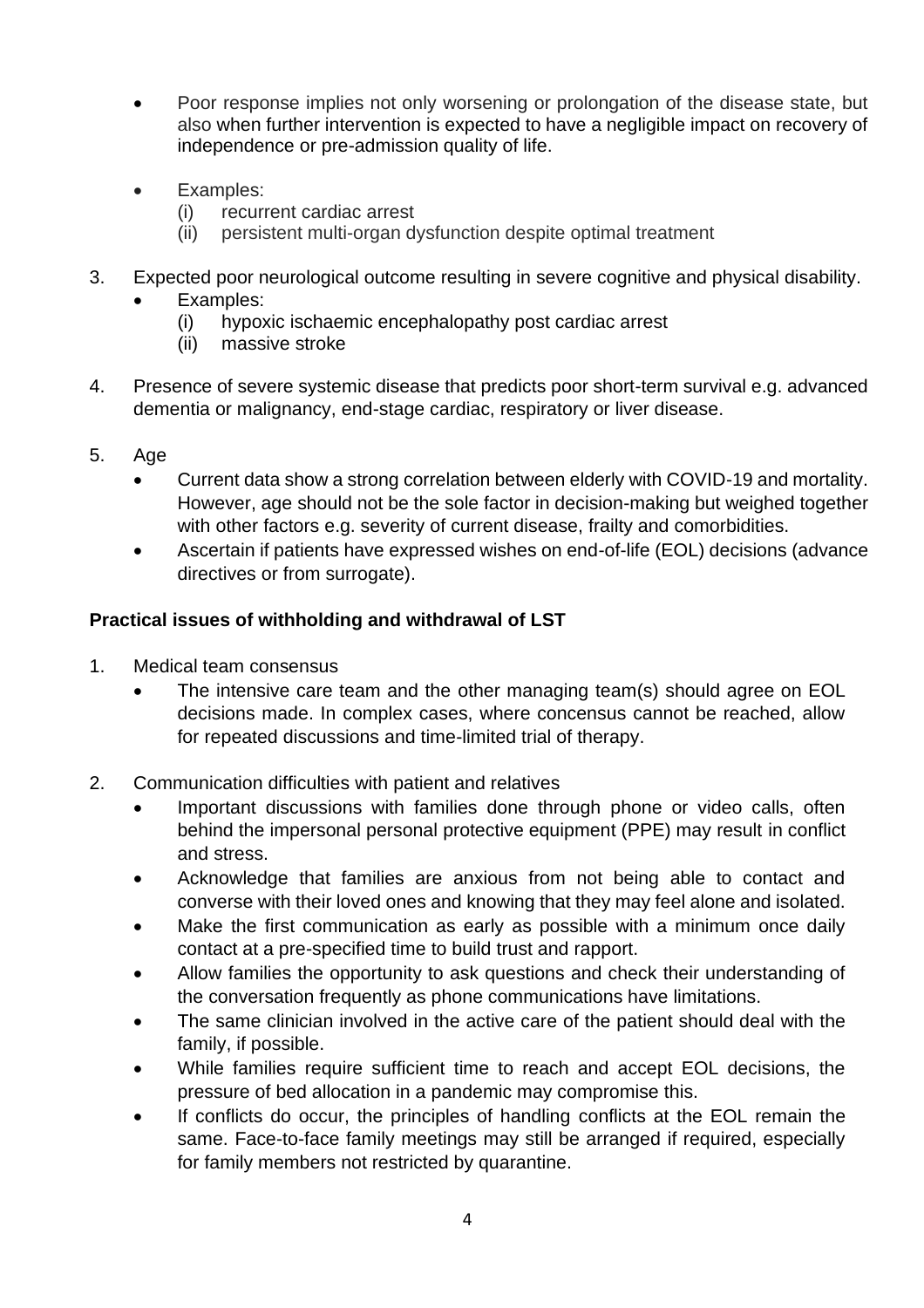3. Management plan for withdrawal of LST

(Refer to page 67 – 73 on Withholding and Withdrawal of Life-Sustaining Treatment in ICU Management Protocols)

- Approach to management plan is no different than in non Covid-19 patients.
- A clear plan is essential to ensure that the withdrawal process occurs smoothly.
- Terminal weaning of the ventilator is preferred over terminal extubation which carries risk of aerosolisation.
- Terminal sedation use may be considered if opioids are insufficient for comfort and, rarely, neuromuscular blockade.
- Families request to be with the patient during the last hour through video call should be facilitated whenever possible. This may be distressing to some families and HCPs. When death ensues, allow a quiet moment between the families and the deceased (through video call).
- Document all EOL decisions.
- 4. Complicated bereavement
	- Families may not have closure after the deaths of their loved ones and may suffer guilt, post-traumatic stress disorder and anxiety.
	- Psychological support and spiritual care may be offered by way of tele-counseling or face-to-face meeting with counselor.
- 5. Support for staff
	- Acknowledge the difficult conditions the staff caring for the critically ill COVID-19 patients are placed in. Delivering far from ideal palliative care can result in emotional distress, helplessness and burnout.
	- Debrief as soon as possible and as often as needed by senior HCP.
	- Encourage feedbacks to improve delivery of care and relief distress.
	- Consider rotation or breaks in work schedule.

## *Reviewers:*

*Dr. Elizabeth Chong Gar Mit, Consultant Geriatrician, Hospital Kuala Lumpur Dato' Dr. Lim Chew Har, Consultant Intensivist, Hospital Pulau Pinang Professor Dr. Sasheela Sri La Sri Ponnampalavanar, Infectious Disease Physician,* 

 *University Malaya Medical Centre*

*Dr. Tan Hui Siu, General Paediatrician, Head of Hospital Ethics Support Service, Hospital Ampang*